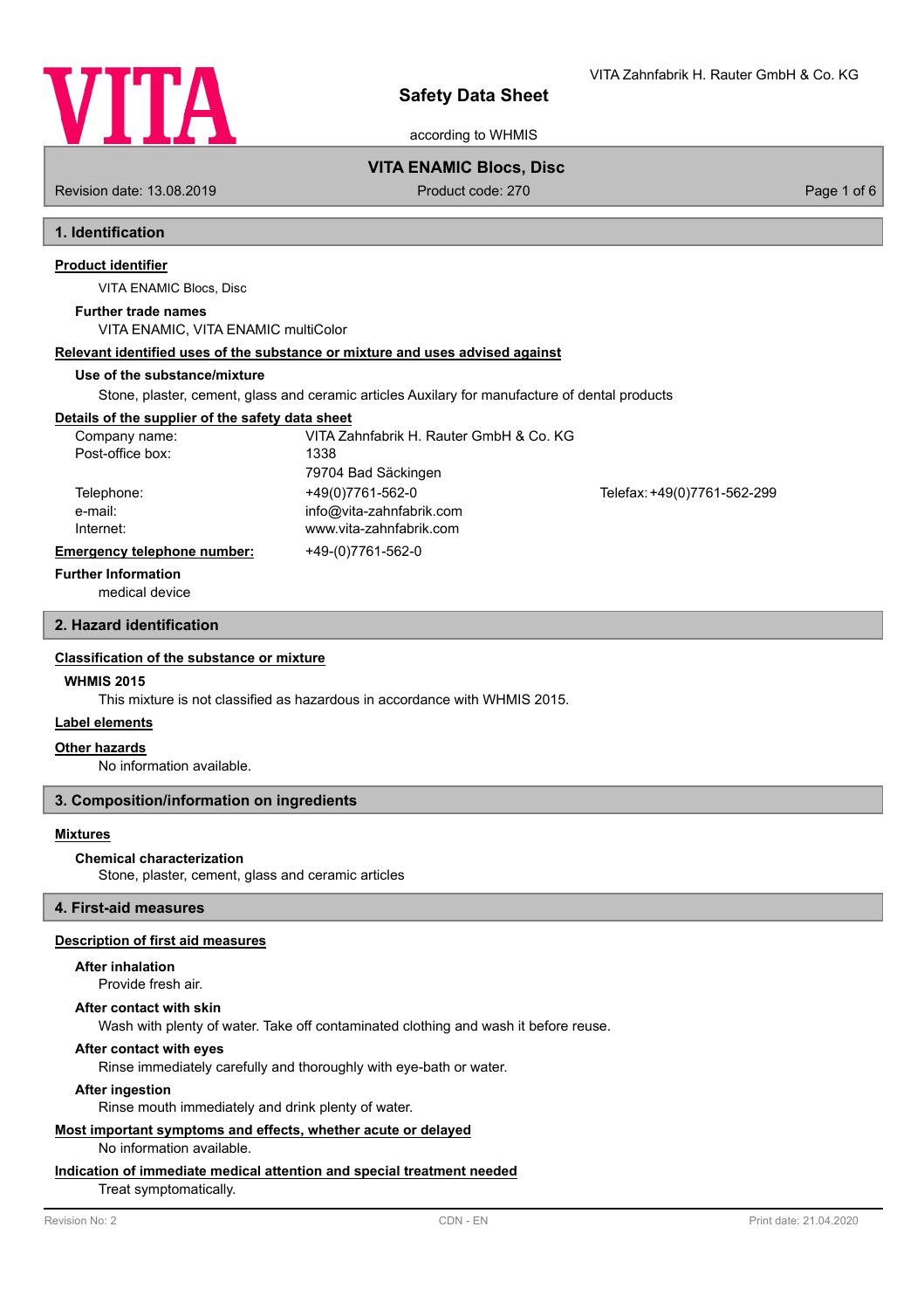

according to WHMIS

# **VITA ENAMIC Blocs, Disc**

Revision date: 13.08.2019 **Product code: 270** Product code: 270 **Page 2 of 6** Page 2 of 6

# **5. Fire-fighting measures**

# **Extinguishing media**

# **Suitable extinguishing media**

Co-ordinate fire-fighting measures to the fire surroundings.

# **Specific hazards arising from the hazardous product**

Non-flammable.

#### **Special protective equipment and precautions for fire-fighters**

In case of fire: Wear self-contained breathing apparatus.

#### **Additional information**

Collect contaminated fire extinguishing water separately. Do not allow entering drains or surface water.

### **6. Accidental release measures**

### **Personal precautions, protective equipment and emergency procedures**

Avoid dust formation. Do not breathe dust.

## **Environmental precautions**

Do not allow to enter into surface water or drains.

### **Methods and material for containment and cleaning up**

Take up mechanically. Treat the recovered material as prescribed in the section on waste disposal.

# **Reference to other sections**

Safe handling: see section 7 Personal protection equipment: see section 8 Disposal: see section 13

# **7. Handling and storage**

# **Precautions for safe handling**

### **Advice on safe handling**

No special measures are necessary.

## **Advice on protection against fire and explosion**

No special fire protection measures are necessary.

#### **Conditions for safe storage, including any incompatibilities**

### **Requirements for storage rooms and vessels**

Keep container tightly closed.

#### **Hints on joint storage**

No special measures are necessary.

# **8. Exposure controls/Personal protection**

### **Control parameters**

#### **Exposure controls**

### **Protective and hygiene measures**

Take off contaminated clothing. Wash hands before breaks and after work. When using do not eat, drink, smoke, sniff.

### **Eye/face protection**

Wear eye protection/face protection.

#### **Hand protection**

When handling with chemical substances, protective gloves must be worn with the CE-label including the four control digits. The quality of the protective gloves resistant to chemicals must be chosen as a function of the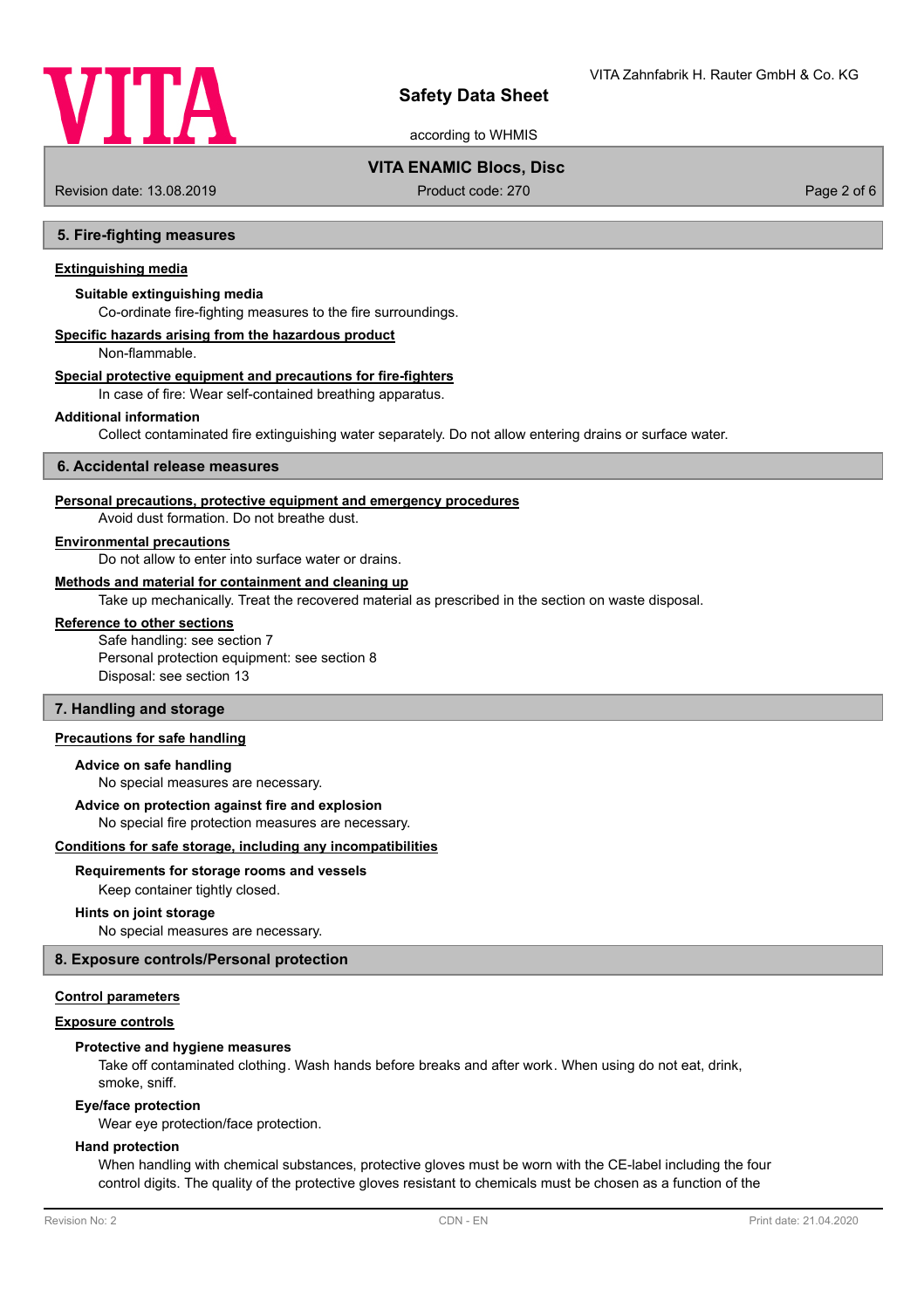

## according to WHMIS

# **VITA ENAMIC Blocs, Disc**

Revision date: 13.08.2019 **Product code: 270** Product code: 270 **Page 3 of 6** Page 3 of 6

specific working place concentration and quantity of hazardous substances. For special purposes, it is recommended to check the resistance to chemicals of the protective gloves mentioned above together with the supplier of these gloves.

# **Skin protection**

Use of protective clothing.

# **Respiratory protection**

In case of inadequate ventilation wear respiratory protection. Do not breathe dust. Provide adequate ventilation as well as local exhaustion at critical locations.

## **9. Physical and chemical properties**

### **Information on basic physical and chemical properties**

| Physical state:<br>Colour:                                    | solid     |                                  |
|---------------------------------------------------------------|-----------|----------------------------------|
| Odour:                                                        | odourless |                                  |
| pH-Value:                                                     |           | not determined                   |
| Changes in the physical state<br>Melting point:               |           | not determined                   |
| Initial boiling point and boiling range:                      |           | ?                                |
| Flash point:                                                  |           | ?                                |
| Flammability<br>Solid:<br>Gas:                                |           | not determined<br>not applicable |
| <b>Explosive properties</b><br>The product is not: Explosive. |           |                                  |
| Lower explosive limits:                                       |           | not determined                   |
| Upper explosive limits:                                       |           | not determined                   |
| <b>Auto-ignition temperature</b><br>Solid:<br>Gas:            |           | not determined<br>not applicable |
| Decomposition temperature:                                    |           | not determined                   |
| <b>Oxidizing properties</b><br>Not oxidising.                 |           |                                  |
| Vapour pressure:<br>(at 50 $^{\circ}$ C)                      |           | <=1100 hPa                       |
| Density:                                                      |           | 2,00000 g/cm <sup>3</sup>        |
| Water solubility:                                             |           | No                               |
| Solubility in other solvents<br>not determined                |           |                                  |
| Partition coefficient:                                        |           | not determined                   |
| Vapour density:                                               |           | not determined                   |
| Evaporation rate:                                             |           | not determined                   |
| Other information                                             |           |                                  |
| Solid content:                                                |           | 0,0%                             |

# **10. Stability and reactivity**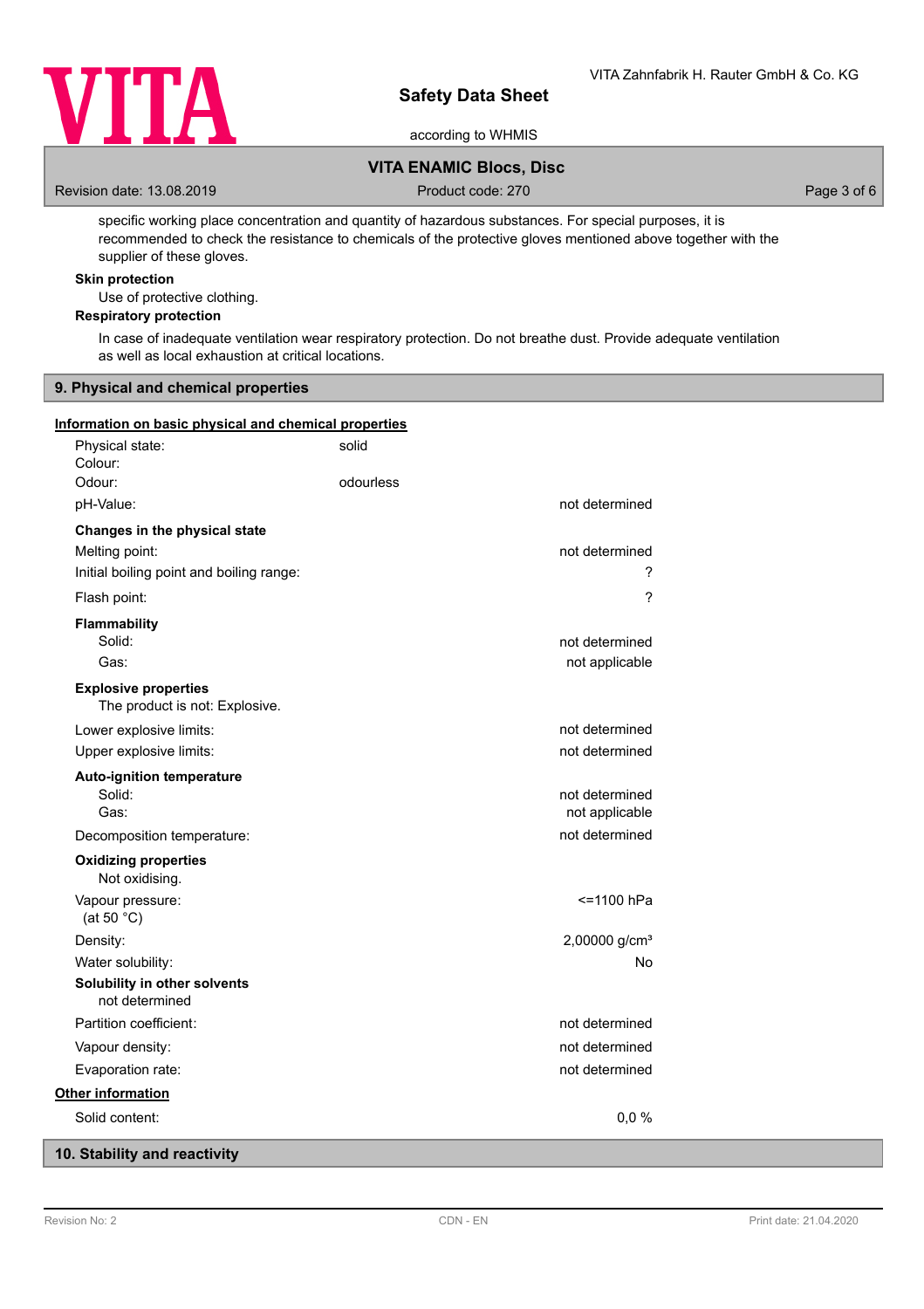

according to WHMIS

# **VITA ENAMIC Blocs, Disc**

Revision date: 13.08.2019 **Product code: 270** Product code: 270 **Page 4 of 6** Page 4 of 6

# **Reactivity**

No hazardous reaction when handled and stored according to provisions.

# **Chemical stability**

The product is stable under storage at normal ambient temperatures.

# **Possibility of hazardous reactions**

No known hazardous reactions.

#### **Conditions to avoid**

none

## **Incompatible materials**

No information available.

### **Hazardous decomposition products**

No known hazardous decomposition products.

## **11. Toxicological information**

### **Information on toxicological effects**

### **Acute toxicity**

Based on available data, the classification criteria are not met.

# **Irritation and corrosivity**

Based on available data, the classification criteria are not met.

#### **Sensitizing effects**

Based on available data, the classification criteria are not met.

#### **Carcinogenic/mutagenic/toxic effects for reproduction**

Based on available data, the classification criteria are not met.

# **STOT-single exposure**

Based on available data, the classification criteria are not met.

# **STOT-repeated exposure**

Based on available data, the classification criteria are not met.

# **Aspiration hazard**

Based on available data, the classification criteria are not met.

## **Additional information on tests**

The mixture is classified as not hazardous according to regulation (EC) No 1272/2008 [CLP].

### **12. Ecological information**

### **Ecotoxicity**

The product is not: Ecotoxic.

### **Persistence and degradability**

The product has not been tested.

### **Bioaccumulative potential**

The product has not been tested.

### **Mobility in soil**

The product has not been tested.

### **Other adverse effects**

No information available.

### **Further information**

Avoid release to the environment.

### **13. Disposal considerations**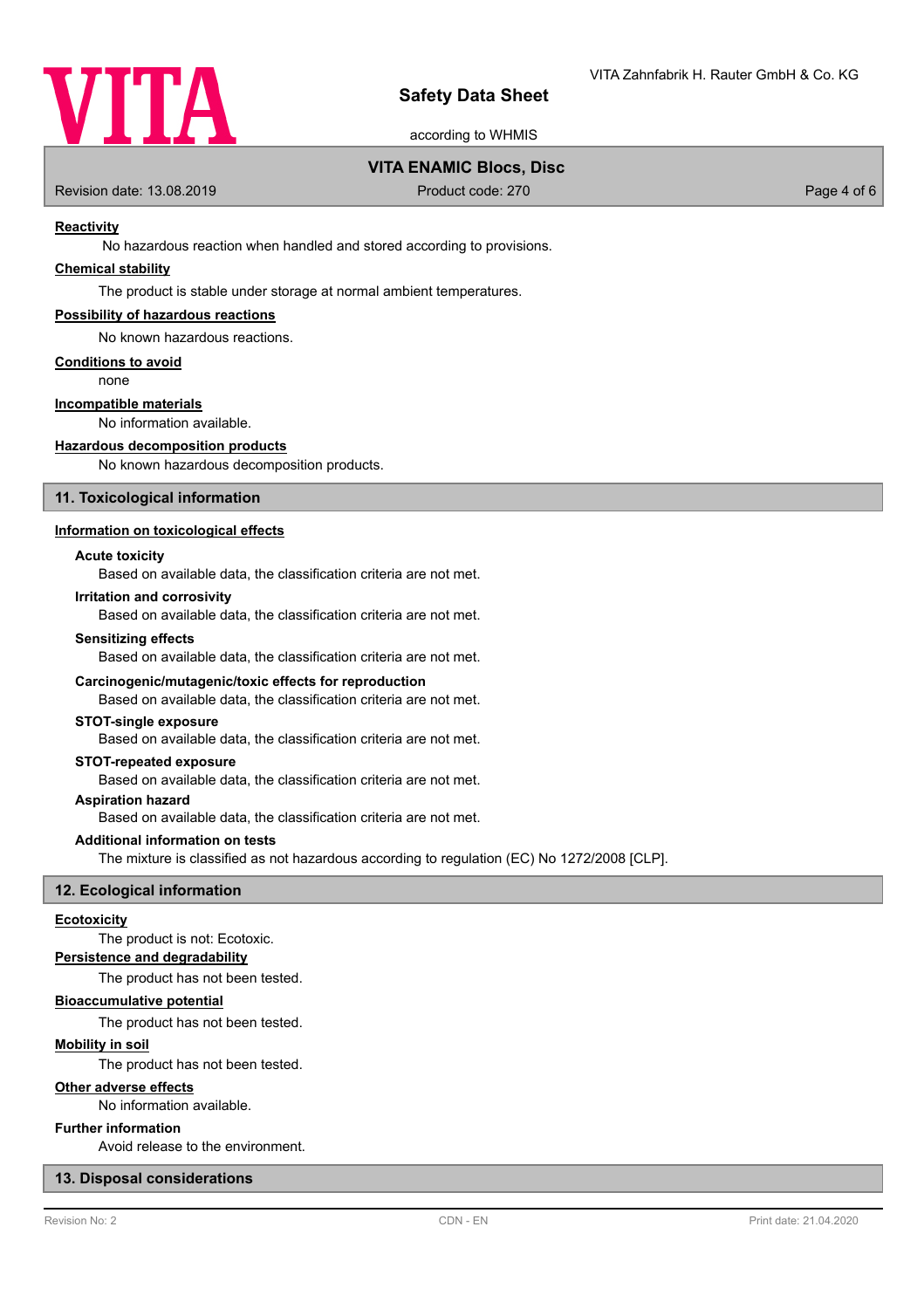

according to WHMIS

# **VITA ENAMIC Blocs, Disc**

Revision date: 13.08.2019 **Product code: 270** Product code: 270 **Page 5 of 6** Page 5 of 6

## **Waste treatment methods**

# **Disposal recommendations**

Do not allow to enter into surface water or drains. Dispose of waste according to applicable legislation.

## **Contaminated packaging**

Wash with plenty of water. Completely emptied packages can be recycled.

# **14. Transport information**

| <b>Marine transport (IMDG)</b>        |                                                          |
|---------------------------------------|----------------------------------------------------------|
| UN number:                            | No dangerous good in sense of this transport regulation. |
| <b>United Nations proper shipping</b> | No dangerous good in sense of this transport regulation. |
| name:                                 |                                                          |
| Transport hazard class(es):           | No dangerous good in sense of this transport regulation. |
| Packing group:                        | No dangerous good in sense of this transport regulation. |
| Air transport (ICAO-TI/IATA-DGR)      |                                                          |
| UN number:                            | No dangerous good in sense of this transport regulation. |
| United Nations proper shipping        | No dangerous good in sense of this transport regulation. |
| name:                                 |                                                          |
| Transport hazard class(es):           | No dangerous good in sense of this transport regulation. |
| Packing group:                        | No dangerous good in sense of this transport regulation. |
| <b>Environmental hazards</b>          |                                                          |
| <b>ENVIRONMENTALLY HAZARDOUS:</b>     | no                                                       |
| 15. Regulatory information            |                                                          |

### **Canadian regulations**

## **16. Other information**

# **Abbreviations and acronyms**

ADR: Accord européen sur le transport des marchandises dangereuses par Route (European Agreement concerning the International Carriage of Dangerous Goods by Road ) IMDG: International Maritime Code for Dangerous Goods IATA: International Air Transport Association GHS: Globally Harmonized System of Classification and Labelling of Chemicals EINECS: European Inventory of Existing Commercial Chemical Substances ELINCS: European List of Notified Chemical Substances CAS: Chemical Abstracts Service LC50: Lethal concentration, 50% LD50: Lethal dose, 50% CLP: Classification, labelling and Packaging REACH: Registration, Evaluation and Authorization of Chemicals GHS: Globally Harmonised System of Classification, Labelling and Packaging of Chemicals UN: United Nations DNEL: Derived No Effect Level DMEL: Derived Minimal Effect Level PNEC: Predicted No Effect Concentration ATE: Acute toxicity estimate LL50: Lethal loading, 50% EL50: Effect loading, 50% EC50: Effective Concentration 50% ErC50: Effective Concentration 50%, growth rate